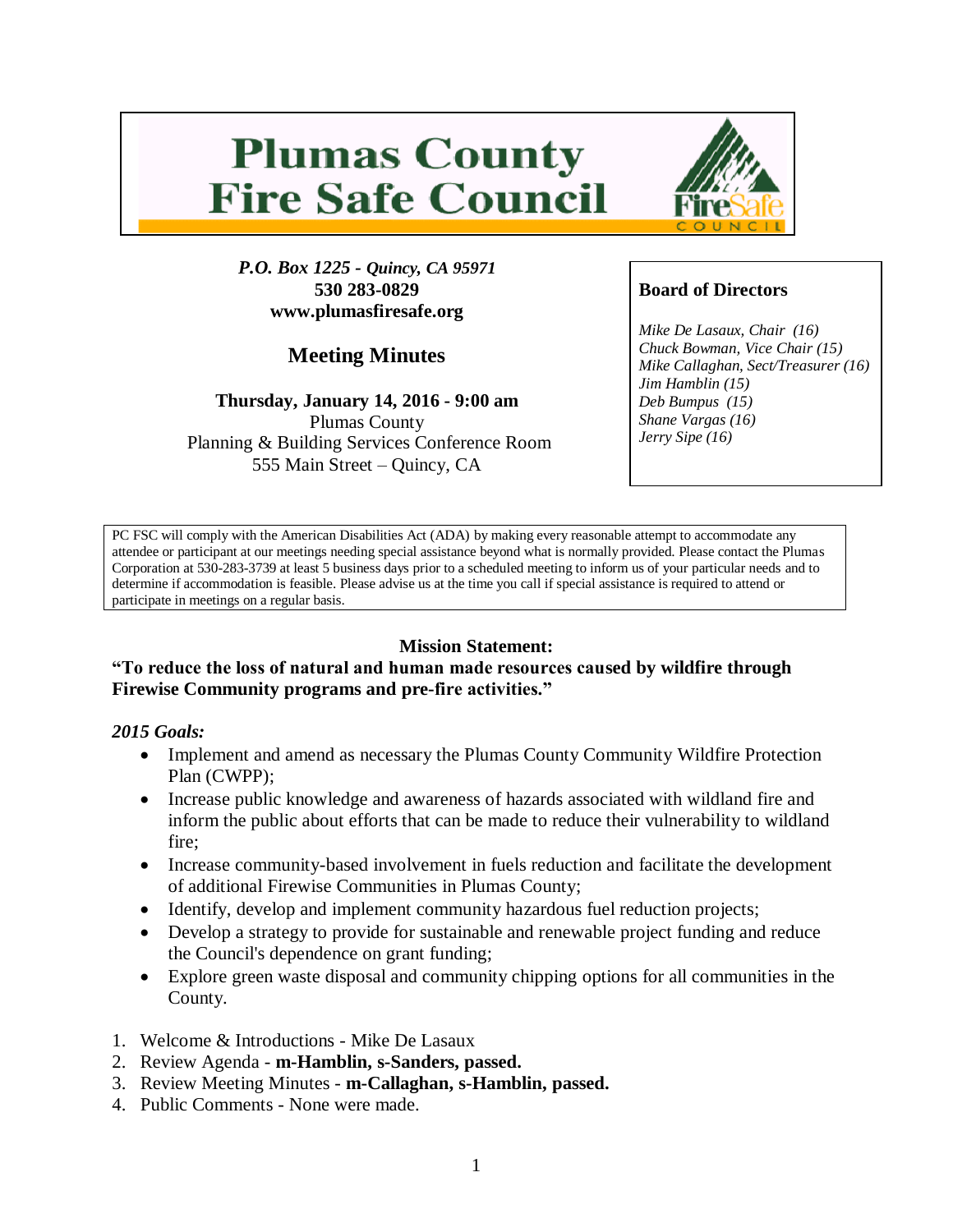#### **New Business**

- 1. Introduction of new Council Coordinator Bill Chapman was introduced at the December meeting.
- 2. Board of Directors Nominations **Mike De Lasaux announced the candidates nominated at the December meeting: Chuck Bowman, Jim Hamblin and Don Gasser.** Deb Bumpus announced that she was resigning from the Board as she will be receiving a promotion and moving to Arizona. **She nominated her replacement, Steve Murphy, for the open Director position. Jerry Sipe moved that the entire slate be approved; Phil Nola seconded and the motion passed.**
- 3. Officer Nominations
	- a. Chair **Jim Hamblin nominated Mike Callaghan. Chuck Bowman was nominated, but declined. Jerry Sipe nominated Don Gasser who declined. Mike Callaghan was approved as Chair.**
	- b. Vice Chair **Chuck Bowman nominated Don Gasser who declined. Mike Callaghan nominated Chuck Bowman. Chuck Bowman was approved as Vice Chair.**
	- c. Secretary/Treasurer **Mike Callaghan nominated Mike De Lasaux, who was approved.**
- 4. Biomass support letter Don Gasser reported that he had written a letter regarding the sorry state of the biomass industry to the head of the Board of Forestry. He stated that he believes biomass facilities will continue to close unless new legislation provides high subsidization. Mike De Lasaux commented that Assemblyman Dahle introduced legislation to restore the biomass energy industry in the last session. It passed the Assembly, but was not voted on in the Senate. Mike will revise a letter he previously sent to Governor Brown.

## **Updates**

- 1. Discussion of potential PC FSC funding sources, upcoming opportunities
	- a. Sierra Nevada Conservancy At the January 6 meeting of the Feather River Stewardship Coalition (FRSC), Ryan Bauer presented about \$5 million in projects that were originally proposed under the Herger-Feinstein Quincy Library Group (QLG) project that did not get done. Of the five major project areas, the Coalition supported the Buck's Lake project as its highest priority. Ryan outlined the scope of the project and stated that some application materials are already prepared. Rachael Norton indicated that she has already been working on the application. Mike De Lasaux said that applications are due on March 1, but that pre-applications are due by the end of January. It was the consensus of the Council that the application be submitted.
	- b. Title III Funds Jerry Sipe announced that that the Board of Supervisors (BOS) had included Council coordination (\$58,300) and Senior/Disabled Defensible Space program (\$44,000) on the listing of projects. After a 45 day waiting period, the BOS will consider adoption of the projects.
	- c. State Responsibility Area fees Scott Rosikewicz announced that \$13 million in project requests had been received, but only \$5 million in funds are available. He was not sure when the decision to fund projects will be made.
	- d. Title II (RAC) Funds Deb Bumpus announced that some funding opportunities may be available in July. Mike De Lasaux pointed out that a notice requesting applications to the